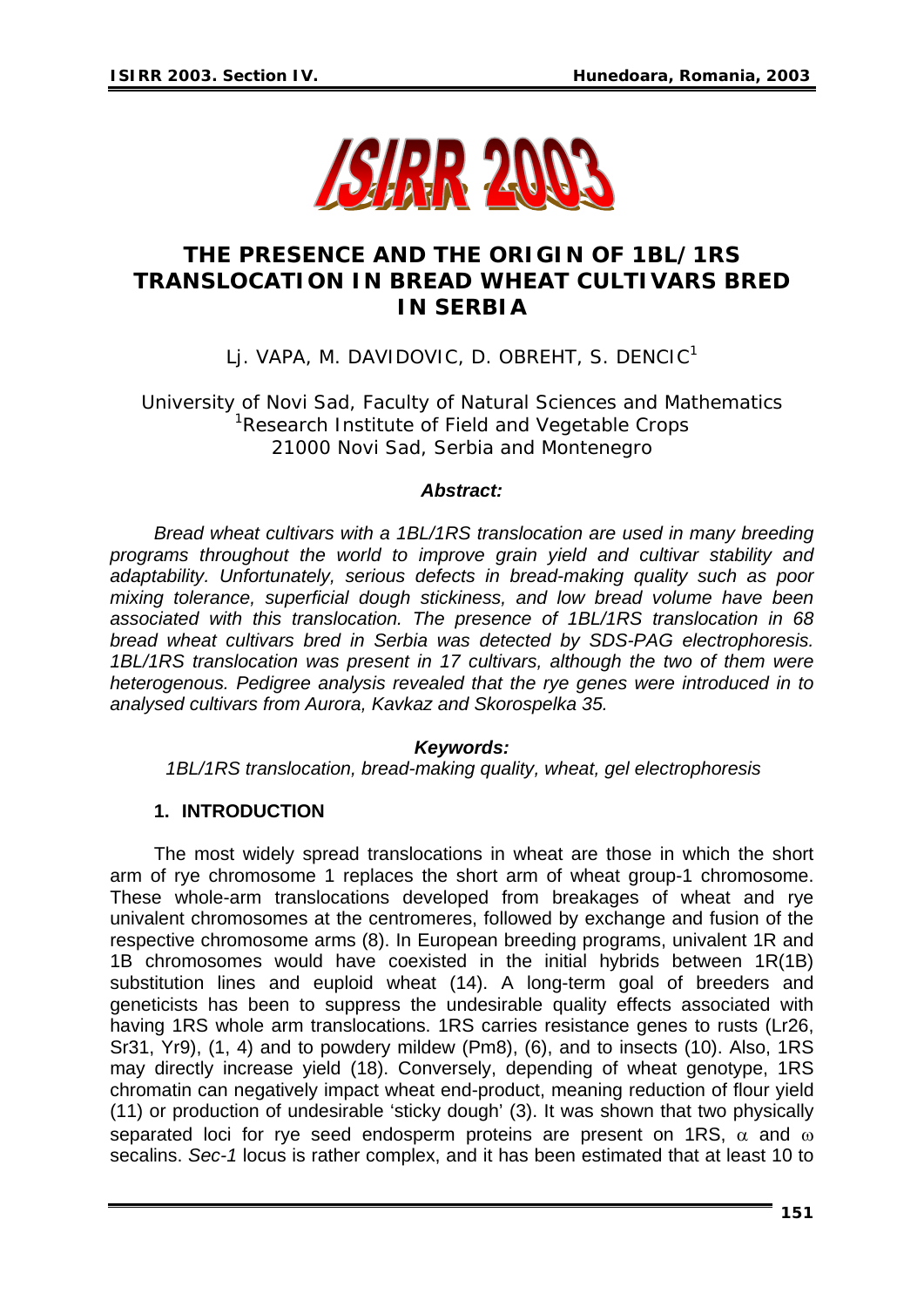30 copies of the  $\omega$  secalin structural gene are present, which appear to be associated with negative wheat end-product quality (1).

At least two, and perhaps three independent origins of 1BL/1RS translocations are known. The substitution line 'Zorba' gave rise to a number of 1BL/1RS translocations in former West Germany. The other substitution line 'Salzmünder Bartweizen' gave rise to a number of 1BL/1RS translocations in Eastern European breeding programs. Various breeding programs throughout the world distributed Kavkaz, a 1BL/1RS derivative of 'Salzmünder Bartweizen'. The third possible translocation was produced in Japan in the wheat 'Salmon' (4).

The aim of this study was to identify the presence and trace the origin of 1BL/1RS translocation in bread wheat cultivars bred in Serbia using SDS-PAG electrophoresis.

## **2. MATERIAL AND METHODS**

Material: Sixty-eight bread wheat cultivars originated from Research Institute of Field and Vegetable Crops, Novi Sad, Serbia and Montenegro were used in the analysis. Cultivars Chinese Spring and Proteinka were used as negative or positive control, respectively.

Methods: The presence of 1BL/1RS translocation in different wheat cultivars was detected by sodium dodecyl sulphate polyacrylamide gel (SDS-PAG) electrophoresis of unreduced total seed proteins (15). After protein separation gels were stained using Commasie Brilliant Blue R-250 and electrophoregram was analyzed for presence of secalines, controlled by Sec-1 locus.

## **3. RESULTS**

Proteins of single grain of 68 different bread wheat cultivars bred in Serbia were analyzed by method of SDS PAG electrophoresis. If 1BL/1RS translocation is present a secaline protein bands were visible at the upper part of the gel.

Among 68 wheat cultivars, 51 didn't expressed secaline protein subunits, meaning didn't posses 1BL/1RS translocation. Fifteen cultivars possessed 1RS rye chromatine, detected as secaline bands on the electrophoregram. Two cultivars, Anastasija and Selekta, showed intracultivar heterogenity. Cultivar Anastasija had 1BL/1RS translocation at 36% frequency, while Selekta showed the presence of translocation at 25% frequency (Table 1).

|                | Cultivar          | Year | 1BL/1RS   |
|----------------|-------------------|------|-----------|
|                |                   |      | presence  |
| 1.             | Danica            | 1990 |           |
| 2.             | Evropa 90         | 1990 |           |
| 3.             | Pobeda            | 1990 |           |
| 4.             | Proteinka         | 1990 | ÷         |
| 5.             | Kratka            | 1991 | ÷         |
| 6.             | Novosadska 330    | 1991 | $\ddot{}$ |
| 7 <sub>1</sub> | Novosadska rana 5 | 1991 |           |

|                          | Table 1. The presence of 1BL/1RS translocation in bread wheat |  |  |
|--------------------------|---------------------------------------------------------------|--|--|
| cultivars bred in Serbia |                                                               |  |  |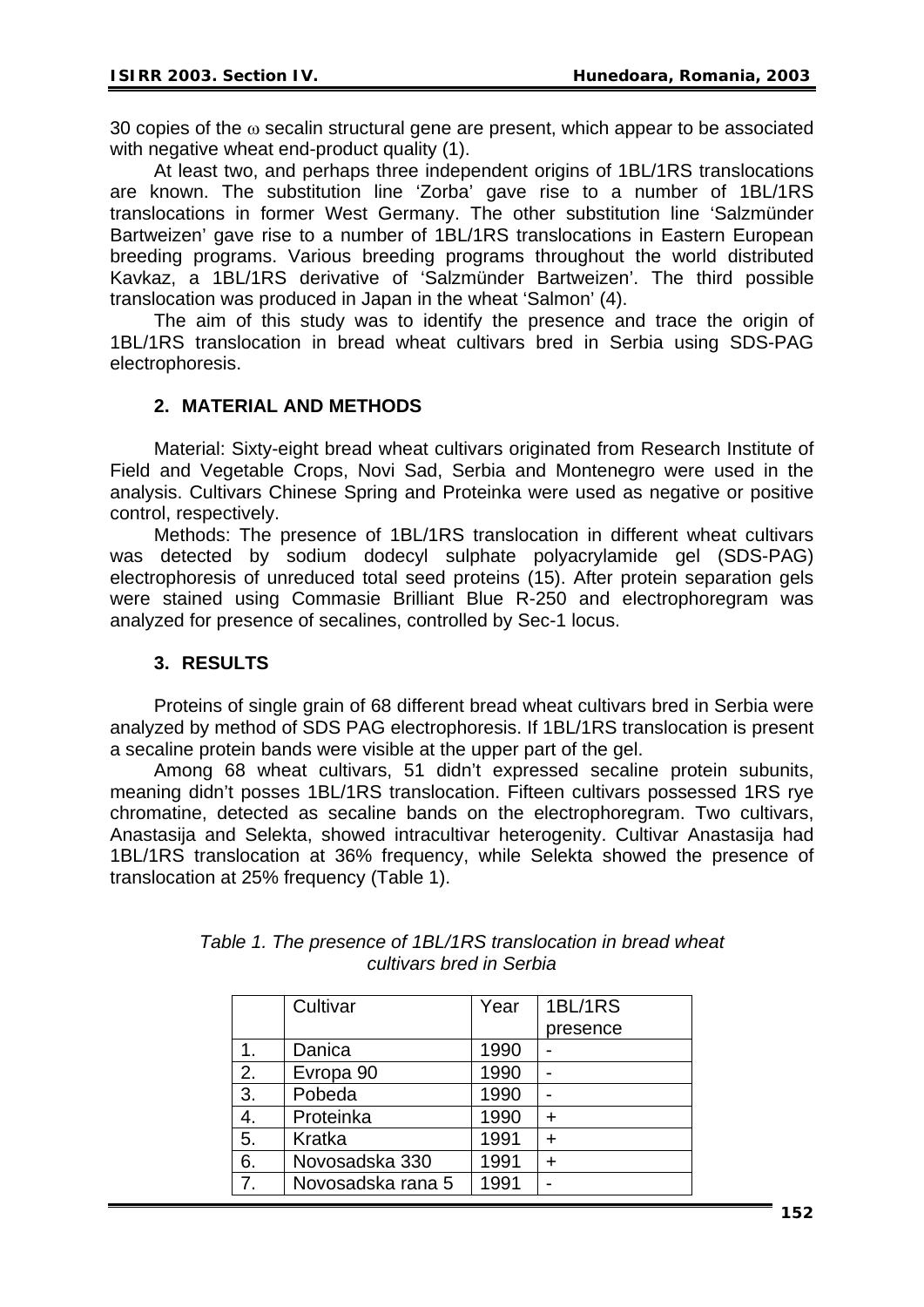| 9.<br>1992<br>Desa<br>$\ddag$<br>10.<br>Dicna<br>1992<br>$\overline{\phantom{0}}$<br>11.<br>1992<br>Draga<br>$\overline{\phantom{a}}$<br>12.<br>1992<br>Jovana<br>13.<br>1992<br>Kosuta<br>$\qquad \qquad -$<br>14.<br>1992<br>Milica<br>$\ddot{}$<br>15.<br>Slavija<br>1992<br>$\ddot{}$<br>16.<br>Srna<br>1992<br>$\blacksquare$<br>17.<br>Zlatica<br>1992<br>$\ddot{}$<br>18.<br>Atina<br>1993<br>$\overline{\phantom{0}}$<br>19.<br>1993<br>Eva<br>$\ddot{}$<br>20.<br>1993<br>Fortuna<br>$\ddot{}$<br>21.<br>1993<br>Jarebica<br>$\overline{\phantom{0}}$<br>22.<br>Rusija<br>1993<br>$\frac{1}{2}$<br>23.<br>Slava<br>1993<br>$\ddot{}$<br>24.<br>1993<br>Sloga<br>$\overline{\phantom{a}}$<br>25.<br><b>Stepa</b><br>1993<br>$\overline{a}$<br>26.<br>Alfa<br>1994<br>$\overline{\phantom{a}}$<br>1994<br>27.<br>Dejana<br>$\overline{a}$<br>Dina<br>28.<br>1994<br>29.<br>1994<br>Divna<br>$\blacksquare$<br>30.<br>1994<br>Lira<br>$\frac{1}{2}$<br>31.<br>1994<br>Luna<br>$\blacksquare$<br>32.<br>1994<br>Neva<br>$\blacksquare$<br>33.<br>1994<br>$\overline{a}$<br>Renesansa<br>34.<br>1994<br>Sasanka<br>$\qquad \qquad \blacksquare$<br>35.<br>1994<br>Stotka<br>$\frac{1}{2}$<br>36.<br><b>Stela</b><br>1994<br>$\ddot{}$ |
|-------------------------------------------------------------------------------------------------------------------------------------------------------------------------------------------------------------------------------------------------------------------------------------------------------------------------------------------------------------------------------------------------------------------------------------------------------------------------------------------------------------------------------------------------------------------------------------------------------------------------------------------------------------------------------------------------------------------------------------------------------------------------------------------------------------------------------------------------------------------------------------------------------------------------------------------------------------------------------------------------------------------------------------------------------------------------------------------------------------------------------------------------------------------------------------------------------------------------------------------|
|                                                                                                                                                                                                                                                                                                                                                                                                                                                                                                                                                                                                                                                                                                                                                                                                                                                                                                                                                                                                                                                                                                                                                                                                                                           |
|                                                                                                                                                                                                                                                                                                                                                                                                                                                                                                                                                                                                                                                                                                                                                                                                                                                                                                                                                                                                                                                                                                                                                                                                                                           |
|                                                                                                                                                                                                                                                                                                                                                                                                                                                                                                                                                                                                                                                                                                                                                                                                                                                                                                                                                                                                                                                                                                                                                                                                                                           |
|                                                                                                                                                                                                                                                                                                                                                                                                                                                                                                                                                                                                                                                                                                                                                                                                                                                                                                                                                                                                                                                                                                                                                                                                                                           |
|                                                                                                                                                                                                                                                                                                                                                                                                                                                                                                                                                                                                                                                                                                                                                                                                                                                                                                                                                                                                                                                                                                                                                                                                                                           |
|                                                                                                                                                                                                                                                                                                                                                                                                                                                                                                                                                                                                                                                                                                                                                                                                                                                                                                                                                                                                                                                                                                                                                                                                                                           |
|                                                                                                                                                                                                                                                                                                                                                                                                                                                                                                                                                                                                                                                                                                                                                                                                                                                                                                                                                                                                                                                                                                                                                                                                                                           |
|                                                                                                                                                                                                                                                                                                                                                                                                                                                                                                                                                                                                                                                                                                                                                                                                                                                                                                                                                                                                                                                                                                                                                                                                                                           |
|                                                                                                                                                                                                                                                                                                                                                                                                                                                                                                                                                                                                                                                                                                                                                                                                                                                                                                                                                                                                                                                                                                                                                                                                                                           |
|                                                                                                                                                                                                                                                                                                                                                                                                                                                                                                                                                                                                                                                                                                                                                                                                                                                                                                                                                                                                                                                                                                                                                                                                                                           |
|                                                                                                                                                                                                                                                                                                                                                                                                                                                                                                                                                                                                                                                                                                                                                                                                                                                                                                                                                                                                                                                                                                                                                                                                                                           |
|                                                                                                                                                                                                                                                                                                                                                                                                                                                                                                                                                                                                                                                                                                                                                                                                                                                                                                                                                                                                                                                                                                                                                                                                                                           |
|                                                                                                                                                                                                                                                                                                                                                                                                                                                                                                                                                                                                                                                                                                                                                                                                                                                                                                                                                                                                                                                                                                                                                                                                                                           |
|                                                                                                                                                                                                                                                                                                                                                                                                                                                                                                                                                                                                                                                                                                                                                                                                                                                                                                                                                                                                                                                                                                                                                                                                                                           |
|                                                                                                                                                                                                                                                                                                                                                                                                                                                                                                                                                                                                                                                                                                                                                                                                                                                                                                                                                                                                                                                                                                                                                                                                                                           |
|                                                                                                                                                                                                                                                                                                                                                                                                                                                                                                                                                                                                                                                                                                                                                                                                                                                                                                                                                                                                                                                                                                                                                                                                                                           |
|                                                                                                                                                                                                                                                                                                                                                                                                                                                                                                                                                                                                                                                                                                                                                                                                                                                                                                                                                                                                                                                                                                                                                                                                                                           |
|                                                                                                                                                                                                                                                                                                                                                                                                                                                                                                                                                                                                                                                                                                                                                                                                                                                                                                                                                                                                                                                                                                                                                                                                                                           |
|                                                                                                                                                                                                                                                                                                                                                                                                                                                                                                                                                                                                                                                                                                                                                                                                                                                                                                                                                                                                                                                                                                                                                                                                                                           |
|                                                                                                                                                                                                                                                                                                                                                                                                                                                                                                                                                                                                                                                                                                                                                                                                                                                                                                                                                                                                                                                                                                                                                                                                                                           |
|                                                                                                                                                                                                                                                                                                                                                                                                                                                                                                                                                                                                                                                                                                                                                                                                                                                                                                                                                                                                                                                                                                                                                                                                                                           |
|                                                                                                                                                                                                                                                                                                                                                                                                                                                                                                                                                                                                                                                                                                                                                                                                                                                                                                                                                                                                                                                                                                                                                                                                                                           |
|                                                                                                                                                                                                                                                                                                                                                                                                                                                                                                                                                                                                                                                                                                                                                                                                                                                                                                                                                                                                                                                                                                                                                                                                                                           |
|                                                                                                                                                                                                                                                                                                                                                                                                                                                                                                                                                                                                                                                                                                                                                                                                                                                                                                                                                                                                                                                                                                                                                                                                                                           |
|                                                                                                                                                                                                                                                                                                                                                                                                                                                                                                                                                                                                                                                                                                                                                                                                                                                                                                                                                                                                                                                                                                                                                                                                                                           |
|                                                                                                                                                                                                                                                                                                                                                                                                                                                                                                                                                                                                                                                                                                                                                                                                                                                                                                                                                                                                                                                                                                                                                                                                                                           |
|                                                                                                                                                                                                                                                                                                                                                                                                                                                                                                                                                                                                                                                                                                                                                                                                                                                                                                                                                                                                                                                                                                                                                                                                                                           |
|                                                                                                                                                                                                                                                                                                                                                                                                                                                                                                                                                                                                                                                                                                                                                                                                                                                                                                                                                                                                                                                                                                                                                                                                                                           |
|                                                                                                                                                                                                                                                                                                                                                                                                                                                                                                                                                                                                                                                                                                                                                                                                                                                                                                                                                                                                                                                                                                                                                                                                                                           |
| 37.<br>1994<br>Struna<br>$\blacksquare$                                                                                                                                                                                                                                                                                                                                                                                                                                                                                                                                                                                                                                                                                                                                                                                                                                                                                                                                                                                                                                                                                                                                                                                                   |
| 38.<br>1994<br>Suvaca<br>$\ddot{}$                                                                                                                                                                                                                                                                                                                                                                                                                                                                                                                                                                                                                                                                                                                                                                                                                                                                                                                                                                                                                                                                                                                                                                                                        |
| 39.<br>Laguna<br>1995<br>$\overline{\phantom{a}}$                                                                                                                                                                                                                                                                                                                                                                                                                                                                                                                                                                                                                                                                                                                                                                                                                                                                                                                                                                                                                                                                                                                                                                                         |
| 40.<br>1995<br>Kremna                                                                                                                                                                                                                                                                                                                                                                                                                                                                                                                                                                                                                                                                                                                                                                                                                                                                                                                                                                                                                                                                                                                                                                                                                     |
| 41.<br>1995<br>Omega                                                                                                                                                                                                                                                                                                                                                                                                                                                                                                                                                                                                                                                                                                                                                                                                                                                                                                                                                                                                                                                                                                                                                                                                                      |
| 42.<br>1995<br>Pesma                                                                                                                                                                                                                                                                                                                                                                                                                                                                                                                                                                                                                                                                                                                                                                                                                                                                                                                                                                                                                                                                                                                                                                                                                      |
| 1995<br>43.<br>Prima                                                                                                                                                                                                                                                                                                                                                                                                                                                                                                                                                                                                                                                                                                                                                                                                                                                                                                                                                                                                                                                                                                                                                                                                                      |
| 44.<br>Sila<br>1995<br>$\qquad \qquad \blacksquare$                                                                                                                                                                                                                                                                                                                                                                                                                                                                                                                                                                                                                                                                                                                                                                                                                                                                                                                                                                                                                                                                                                                                                                                       |
| 45.<br>Silna<br>1995<br>+                                                                                                                                                                                                                                                                                                                                                                                                                                                                                                                                                                                                                                                                                                                                                                                                                                                                                                                                                                                                                                                                                                                                                                                                                 |
| 46.<br>1995<br>Tera                                                                                                                                                                                                                                                                                                                                                                                                                                                                                                                                                                                                                                                                                                                                                                                                                                                                                                                                                                                                                                                                                                                                                                                                                       |
| Tiha<br>47.<br>1995<br>$\overline{\phantom{0}}$                                                                                                                                                                                                                                                                                                                                                                                                                                                                                                                                                                                                                                                                                                                                                                                                                                                                                                                                                                                                                                                                                                                                                                                           |
| 48.<br>Bajka<br>1997                                                                                                                                                                                                                                                                                                                                                                                                                                                                                                                                                                                                                                                                                                                                                                                                                                                                                                                                                                                                                                                                                                                                                                                                                      |
| 49.<br>Dobra<br>1997<br>$\overline{\phantom{0}}$                                                                                                                                                                                                                                                                                                                                                                                                                                                                                                                                                                                                                                                                                                                                                                                                                                                                                                                                                                                                                                                                                                                                                                                          |
| 50.<br>Galija<br>1997<br>$\overline{\phantom{0}}$                                                                                                                                                                                                                                                                                                                                                                                                                                                                                                                                                                                                                                                                                                                                                                                                                                                                                                                                                                                                                                                                                                                                                                                         |
| 51.<br>Mina<br>1997                                                                                                                                                                                                                                                                                                                                                                                                                                                                                                                                                                                                                                                                                                                                                                                                                                                                                                                                                                                                                                                                                                                                                                                                                       |
| 52.<br>1997<br>Prva                                                                                                                                                                                                                                                                                                                                                                                                                                                                                                                                                                                                                                                                                                                                                                                                                                                                                                                                                                                                                                                                                                                                                                                                                       |
| 53.<br>Selekta<br>1997<br>75% -/ 25% +                                                                                                                                                                                                                                                                                                                                                                                                                                                                                                                                                                                                                                                                                                                                                                                                                                                                                                                                                                                                                                                                                                                                                                                                    |
| 54.<br>Senica<br>1997                                                                                                                                                                                                                                                                                                                                                                                                                                                                                                                                                                                                                                                                                                                                                                                                                                                                                                                                                                                                                                                                                                                                                                                                                     |
| 55.<br>1997<br>Sreca<br>$\overline{\phantom{0}}$                                                                                                                                                                                                                                                                                                                                                                                                                                                                                                                                                                                                                                                                                                                                                                                                                                                                                                                                                                                                                                                                                                                                                                                          |

l,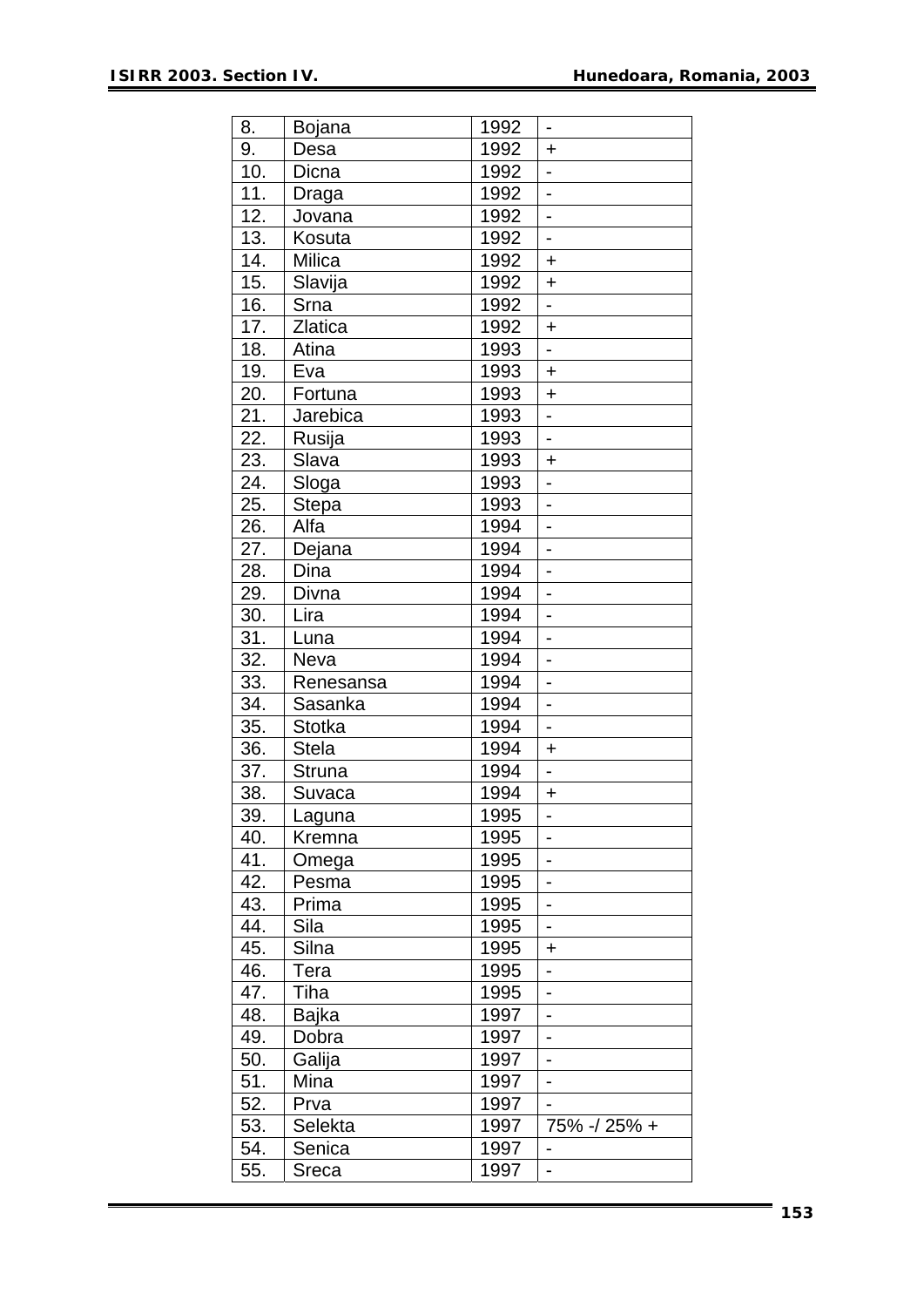| 56. | Super rana | 1997 |                 |
|-----|------------|------|-----------------|
| 57. | Zlatka     | 1997 |                 |
| 58. | Delta      | 1998 |                 |
| 59. | Milena     | 1998 |                 |
| 60. | Sirena     | 1998 |                 |
| 61. | Sofija     | 1998 |                 |
| 62. | Sonja      | 1998 |                 |
| 63. | Anastasija | 1999 | $64\% - 36\% +$ |
| 64. | Ivanka     | 1999 |                 |
| 65. | Sara       | 1999 | +               |
| 66. | Stamena    | 1999 | $\ddot{}$       |
| 67. | Ljiljana   | 2000 |                 |
| 68. | Sonata     | 2000 |                 |

Pedigree analysis for 15 cultivars that possessed 1BL/1RS translocation was performed, in order to trace the origin (Table 2).

|     | Cultivar       | Pedigree                                    |
|-----|----------------|---------------------------------------------|
| 1.  | Proteinka      | NS 2726-2/Macvanka 1                        |
| 2.  | Kratka         | Skopljanka/ZG 2463-74                       |
| 3.  | Novosadska 330 | Zl. dol./NSR-2//Partizanka                  |
| 4.  | Desa           | ((L-69-68/NS7000)/Mironov. Jubil 50)/NS7005 |
| 5.  | Milica         | Zelengora/Macvanka2//Partizanka             |
| 6.  | Slavija        | NS 1987/Jugoslavija                         |
| 7.  | <b>Zlatica</b> | NSR-2/Mutant 48//Sutjeska                   |
| 8.  | Eva            | Macvanka 2/VM 705-140                       |
| 9.  | Fortuna        | Balkan/ZG 2597-76                           |
| 10. | Slava          | NS 27-97/VM 701-41                          |
| 11. | Stela          | NS 51-15/Balkan//Posavka 2                  |
| 12. | Suvaca         | MV 22-72/NS 32                              |
| 13. | Silna          | NS 7000/Zvezda                              |
| 14. | Sara           | Partizanka/Jedina                           |
| 15. | Stamena        | Lasta/Rodna                                 |

## **4. DISCUSSION**

The presence of 1BL/1RS translocation in cultivars bred in Serbia was proved in previous research, using different cytogenetical and biochemical methods (9, 12). SDS PAG electrophoresis confirmed the presence of 1BL/1RS translocation in 27% of analyzed cultivars bred in Serbia until 1990 (16). This research revealed the presence in 22% of cultivars bred in Serbia during last decade. Some cultivars possessing 1BL/1RS translocation are also known as cultivars resistant to leaf rust  $(17)$ .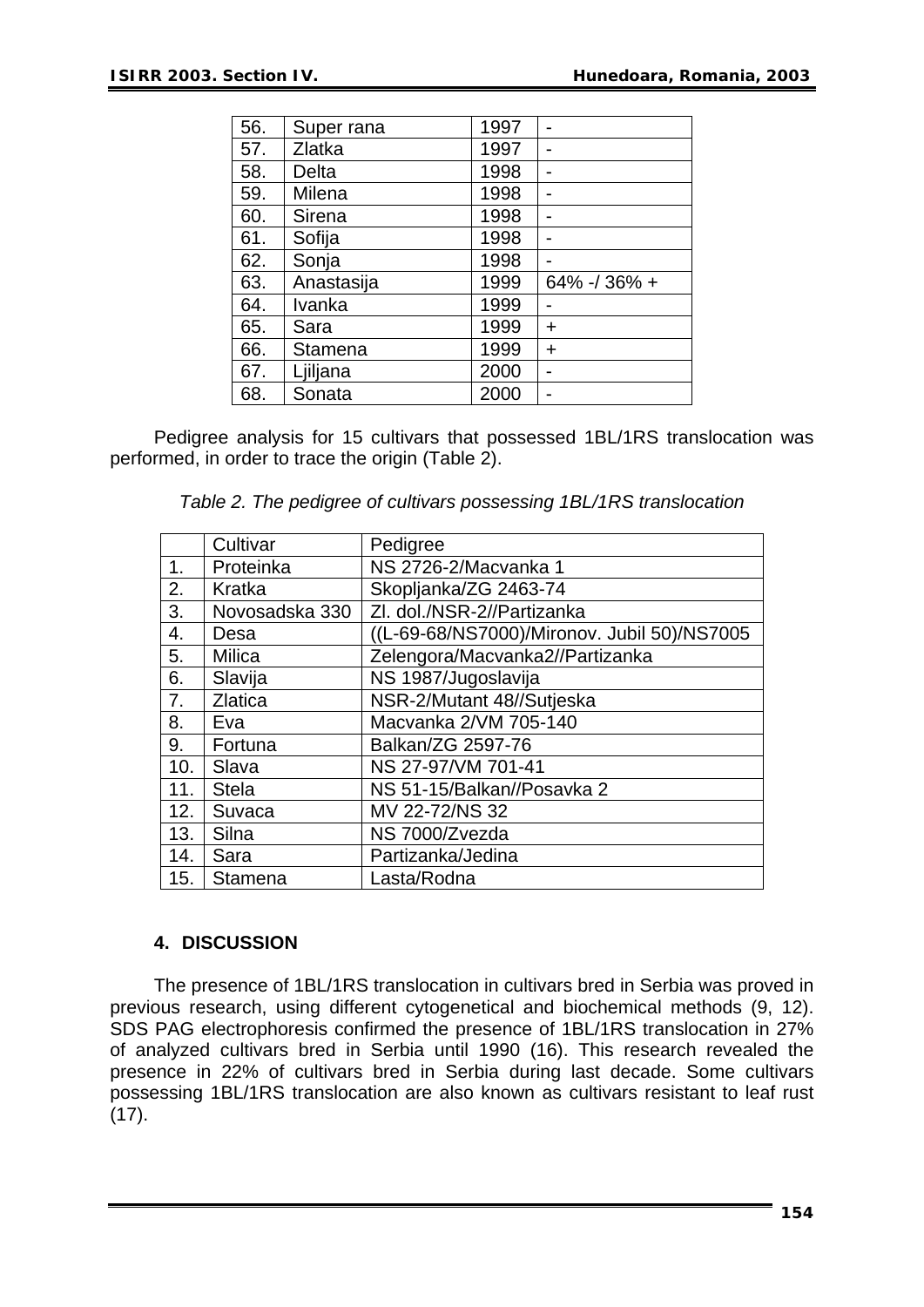This research revealed 15 cultivars possessing translocation. Pedigree analysis revealed that at least one of parents of these also possesses 1BL/1RS translocation. Moreover, pedigree analysis revealed that the rye genes were most probably introduced into analyzed cultivars from Aurora, Kavkaz and Skorospelka 35.

Although alien chromatin carrying beneficial genes controlling resistance can be useful in wheat breeding programs (4), it also may have negative impact on wheat bread-making performance, as low specific loaf volume, the production of sticky dough, and lack of tolerance to overmixing (2, 7).

Careful selection of parents for crosses with known 1RS lines, coupled with rigorous selection for end-use quality, can diminish negative impact of 1BL/1RS translocation. In addition, the tools of genetic engineering can now be used to improve the quality of 1RS lines.

## **5. CONCLUSION**

The presence of 1BL/1RS translocation in 68 bread wheat cultivars originated from Research Institute of Field and Vegetable Crops, Novi Sad, Serbia and Montenegro, was detected by SDS-PAG electrophoresis. 1BL/1RS translocation was discovered in 17 cultivars, although the two of them were heterogenous*.*

Pedigree analysis revealed that at least one of parents of cultivars with 1BL/1RS translocation originated from crosses involved Aurora, Kavkaz and Skorospelka 35 cultivars*.*

## **6. ACKNOWLEDGEMENTS**

This research was partially funded by Ministry of Science, Technology and Development of Republic of Serbia, grant No. 1773.

# **7. REFERENCES**

- 1. Berzonski W.A., Francki M.G., Biochemical, molecular and cytogenetic technologies for characterizing 1RS in wheat: a review, Euphytica 108: 1-19, 1999.
- 2. Burnett C.J., Lorenz K.J., Carrer B.F., Effects of the 1B/1R translocation in wheat on composition and properties of grain and flour, Euphytica 86: 159-166, 1995.
- 3. Fenn P., Lukow O.M., Bushuk W., DePauw R.M., Milling and baking quality of 1B/1R translocation wheats, I. Effects of genotype and environment, Cereal Chem. 71: 189-195, 1994.
- 4. Graybosch R.A., Uneasy Unions: Quality Effects of Rye Chromatin Transfers to Wheat, Journal of Cereal Science 33: 3-16, 2001.
- 5. Heun M., Friebe B., Introgression of powdery mildew resistance from rye into wheat, Phytopath 80: 242-245, 1990.
- 6. Hussain A., Lukow o.M., Watts B.M., McKenzie R.I.H., Rheorogical properties of full-formula doughs derived from near-isogenic 1BL/1RS translocation lines, Cereal Chemistry 74 (3): 242-248, 1997.
- 7. Islam A.K.M.R., Sheperd K.W., Alien genetic variation in wheat improvement, pp. 291-312, In: P.K. Gupta & T. Tsuchiya (Eds) Chromosome engeneering in plants: genetics, breeding, evolution, Part A, Elsevier Publ., NY, NY, USA, 1991.